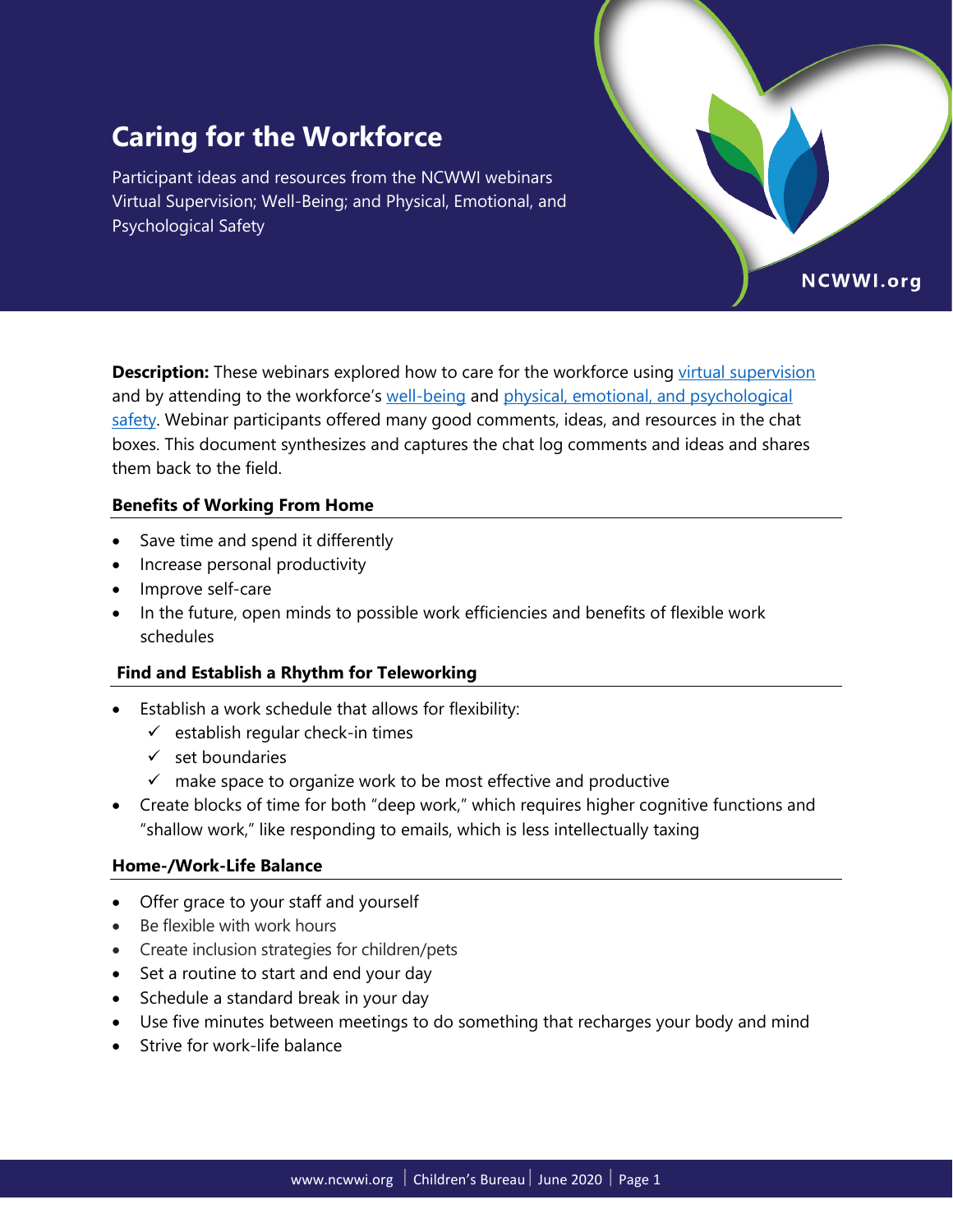## **Leverage Technology**

- Share access to calendars across the team for coordination and to support transparency, accountability, and scheduling ease
- Use telephone calls and texting for basic communication
- Video conference using:
	- ‐ Zoom
	- ‐ Microsoft Teams
	- ‐ Go-To-Meeting
	- ‐ Skype for Business
	- ‐ WebEx
- Use apps to facilitate communication:
	- ‐ WhatsApp
	- ‐ Jabber
	- ‐ Google Meet
	- ‐ Google Hangout
	- ‐ GroupMe
- Slack channels for teams
- ‐ FaceTime
- ‐ Kudoboard
- ‐ Marco Polo
- ‐ Private Facebook pages

#### **Resiliency, Secondary Trauma, and Post-Traumatic Stress**

- Establish virtual secondary trauma groups for workers
- Offer regular or daily meetings/check-ins on self-care to inspire work-life balance (e.g., "empower hours" to connect on everyone's well-being)
- Consider appointing a resiliency coordinator who hosts virtual resiliency teams
- Send out a daily email to staff with resiliency tips
- Lead with empathy and focus on the totality of the person
- Extend grace to colleagues
- Start all conversations with a well-being check
- Resources:
	- "Ambiguous Loss" research and book by Pauline Boss<https://bit.ly/2Kv0VGe>
	- ‐ 1-888-NYC-Well or text WELL to 65173 for mental health and substance use support: <https://nycwell.cityofnewyork.us/en/>
	- ‐ How to recognize when someone is anxious or depressed: [https://www.mentalhealthfirstaid.org/2020/03/how-do-i-know-someone-is](https://www.mentalhealthfirstaid.org/2020/03/how-do-i-know-someone-is-experiencing-anxiety-or-depression/?mkt_tok=eyJpIjoiTkRZd1pqY3pZMlExWldFNSIsInQiOiJMbVwvMzZUN1NIQk1CXC9EXC9hQlhMWXlpcmt0QnZ3N0hCc1JmcDZrS1wvZXRtaVF3QkI1MTBaU0I4OGlPTlwvUGFtN3lxcTBJdStrd2dyMkRzM1JwRDh4YnZOREpPMnZJWEd0VVh2MCtNUW1PZ2ZjaURLQ0V1b2xyR3JmWnc5a20waVRTIn0%3D)[experiencing-anxiety-or-depression/](https://www.mentalhealthfirstaid.org/2020/03/how-do-i-know-someone-is-experiencing-anxiety-or-depression/?mkt_tok=eyJpIjoiTkRZd1pqY3pZMlExWldFNSIsInQiOiJMbVwvMzZUN1NIQk1CXC9EXC9hQlhMWXlpcmt0QnZ3N0hCc1JmcDZrS1wvZXRtaVF3QkI1MTBaU0I4OGlPTlwvUGFtN3lxcTBJdStrd2dyMkRzM1JwRDh4YnZOREpPMnZJWEd0VVh2MCtNUW1PZ2ZjaURLQ0V1b2xyR3JmWnc5a20waVRTIn0%3D)

#### **Offer Inspiration and Appreciation**

- Send positive daily quotes
- Text inspirational messages
- Mail care packages
- Send a handwritten note or card as a sign of caring and recognition of work
- Hold an alphabet gratitude roll call, one letter a day, where a supervisor texts staff and asks for a reply on what they are grateful for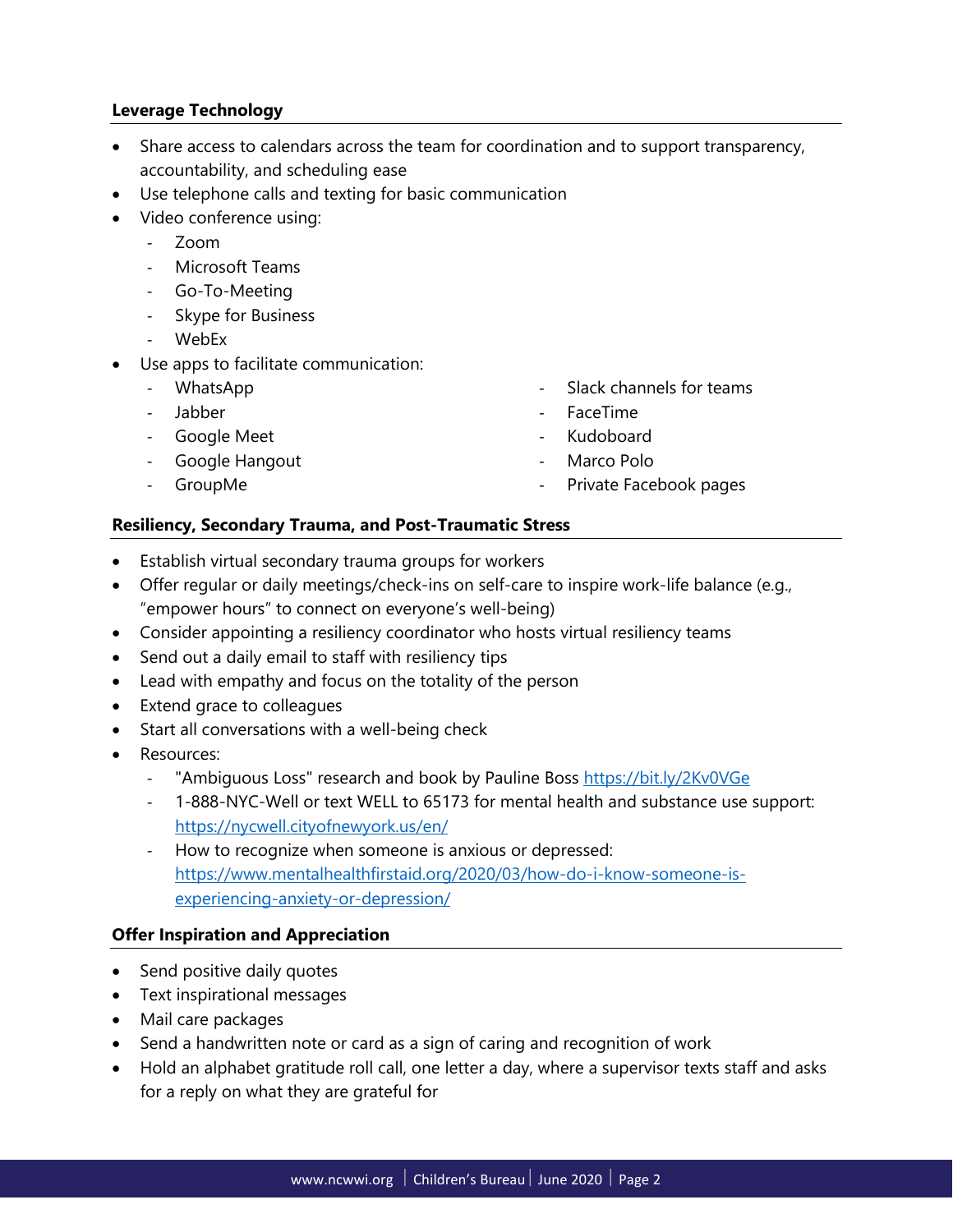- Hold spirit week through email
- Send out a weekly message on "Wellness Wednesdays"
- Share a gold star moment every day about what was accomplished during the day that the team is proud of (work-related or not)
- Provide a lot of praise and reassurance on the work being done each day in this situation
- Mail a card and packet of flower seeds to staff to give them something to look forward to

#### **Make Connections**

- Hold virtual coffee, lunch, or happy hours to foster personal-level connections
- Establish office hours for staff to enter a videoconferencing room at a specific time to connect or get a question answered
- Organize virtual hangouts that are not work-related
- Offer lunchtime Zoom Yoga
- Establish a "secret pal" through the mail to stay connected
- End the day with silly GIF's that describe feelings
- Hold weekly team meetings to follow up and provide any updates
- Offer venting time for staff to share their frustrations and feelings
- Encourage taking days off to decompress from the work
- Check in daily with staff in group chat
- Shift the feel of connectivity from "accountability tactic" to actual support by designing meetings to connect and focus on wellness, not work
- Have staff complete communication self-assessments or conflict style self-assessments and share them as a team
- Hold virtual morning team "huddles"

#### **Build Creativity into Meetings**

- Have a pet and/or kid parade to introduce either or both into the virtual space
- Offer a collaborative coloring session to color and visit
- Play a short, time-limited game (e.g., 20 questions, show and tell, Mad Libs, Scattergories)
- Wear your favorite hat to a meeting
- Share something once a week that was funny or trivial everyone involved and no judgments

#### **Encourage Self-Care**

- Send reminders to practice self-care
- Support taking time off
- Encourage use of the Employee Assistant Program (EAP)
- Send emails during the day to encourage taking a break
- See self-care as a collective and shared responsibility, adhering to the group's established norms
- Send daily self-care tips
- Set up a "count your steps" group challenge
- Encourage daily exercise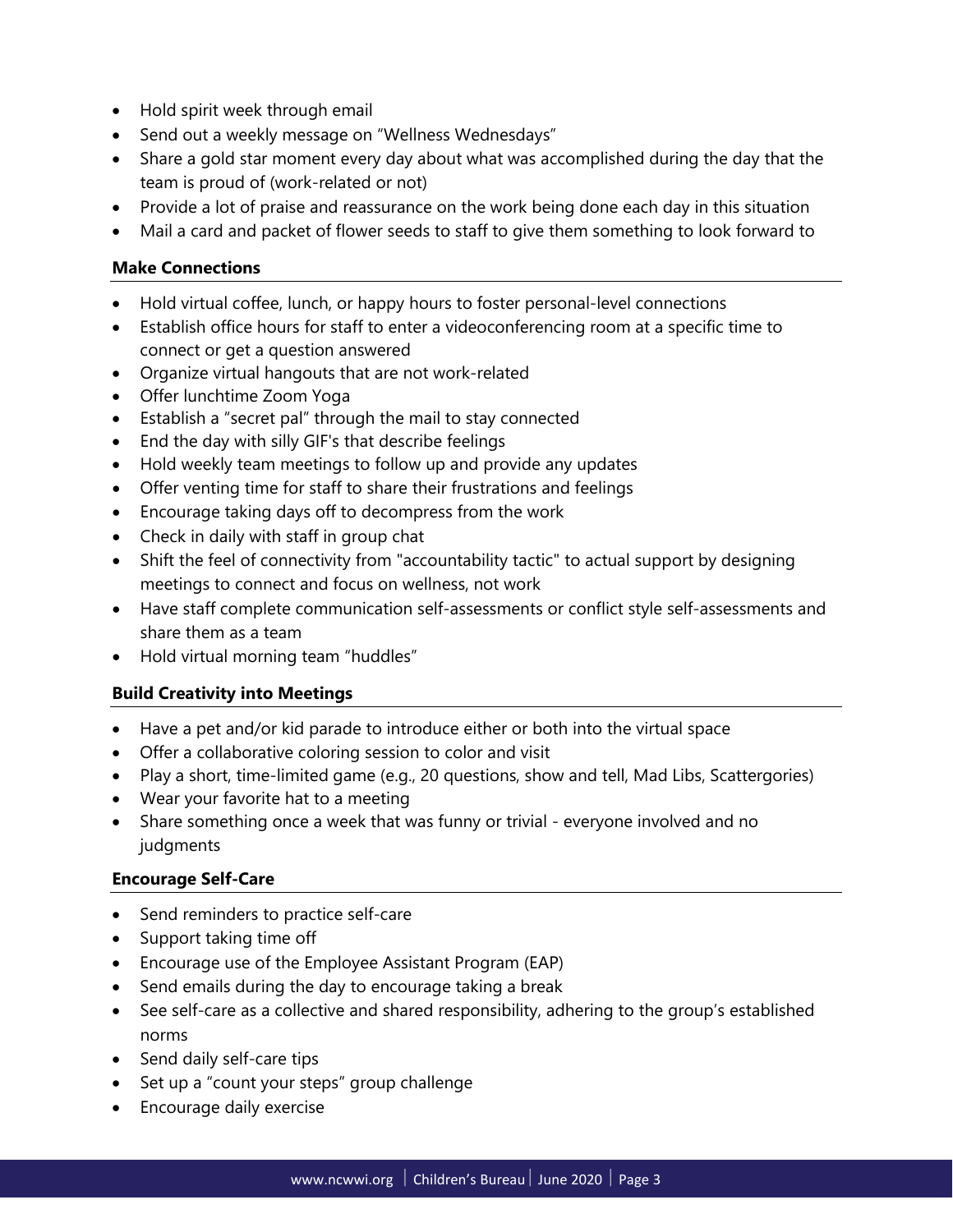- Distribute information on various self-care techniques, such as meditation, yoga, and grounding
- Discuss an "information diet" to manage what information is ingested throughout a day
- Make a monthly workout plan and check it off every day
- Play inspirational videos
- Play games with family or others over Houseparty
- Make and share humorous videos with family members and friends
- Go on a picnic with friends practicing physical distancing
- Host a virtual paint night
- Find ice breaker ideas:<https://www.owllabs.com/blog/ice-breakers>
- Reduce optional exposure to traumatic/frightening/exaggerated media
- Take a power nap
- Be mindful of how stress-inducing some Zoom and other check-ins can be since digital platforms can make everyone seem "front and center"
- Encourage incorporating Zumba or group exercise into daily routine
- Notice the yin and yang of mindfulness--balance the need to be and the need to do
- Check out Some Good News: [http://somegoodnews.com](http://somegoodnews.com/)
- Listen to Mayo Clinic Radio:<https://newsnetwork.mayoclinic.org/hubcap/mayo-clinic-radio/>

# **Support Workforce Development**

Participate in online trainings that are relevant to the work or to career paths. The following link to resources that increase knowledge in child welfare, child welfare management, or self-care:

- [National Child Welfare Workforce Institute Online Learning](http://courses.ncwwi.org/)
- [National Child Welfare Workforce Institute National Webinar Series](https://ncwwi.org/index.php/webinar/national-webinar-series)
- [Child Welfare Information Gateway](https://www.childwelfare.gov/)
- [National Child Abuse Prevention Month](https://www.childwelfare.gov/topics/preventing/preventionmonth/)
- [National Foster Care Month](https://www.childwelfare.gov/fostercaremonth/)
- [National Adoption Month](https://www.childwelfare.gov/topics/adoption/nam/)
- [Child Welfare Information Gateway Learning Center](https://www.childwelfare.gov/learningcenter/)
- [Child Welfare Capacity Building Center for States](https://capacity.childwelfare.gov/states/)
- [Child Welfare Capacity Building Collaborative CapLEARN](https://learn.childwelfare.gov/)
- [Child Welfare Capacity Building Center for Tribes](https://capacity.childwelfare.gov/tribes/)
- [Center for Adoption Support and Education National Training Initiative Web-Based Training](https://adoptionsupport.org/nti/access/)
- [Strengthening Families™ Protective Factors Framework training](https://ctfalliance.org/protective-factors/)
- [Center for Advanced Study in Child Welfare Continuing Education](https://cascw.umn.edu/continuing-education/#modules)
- [TBRI 101: A Self-Guided Course in Trust-Based Relationships](https://child.tcu.edu/free-tbri-101/#sthash.Ja08UWTA.dpbs)
- [The Science of Well-Being](https://www.coursera.org/learn/the-science-of-well-being) Free Yale course on Happiness
- [PESI](https://www.pesi.com/) free or deeply discounted clinical skills training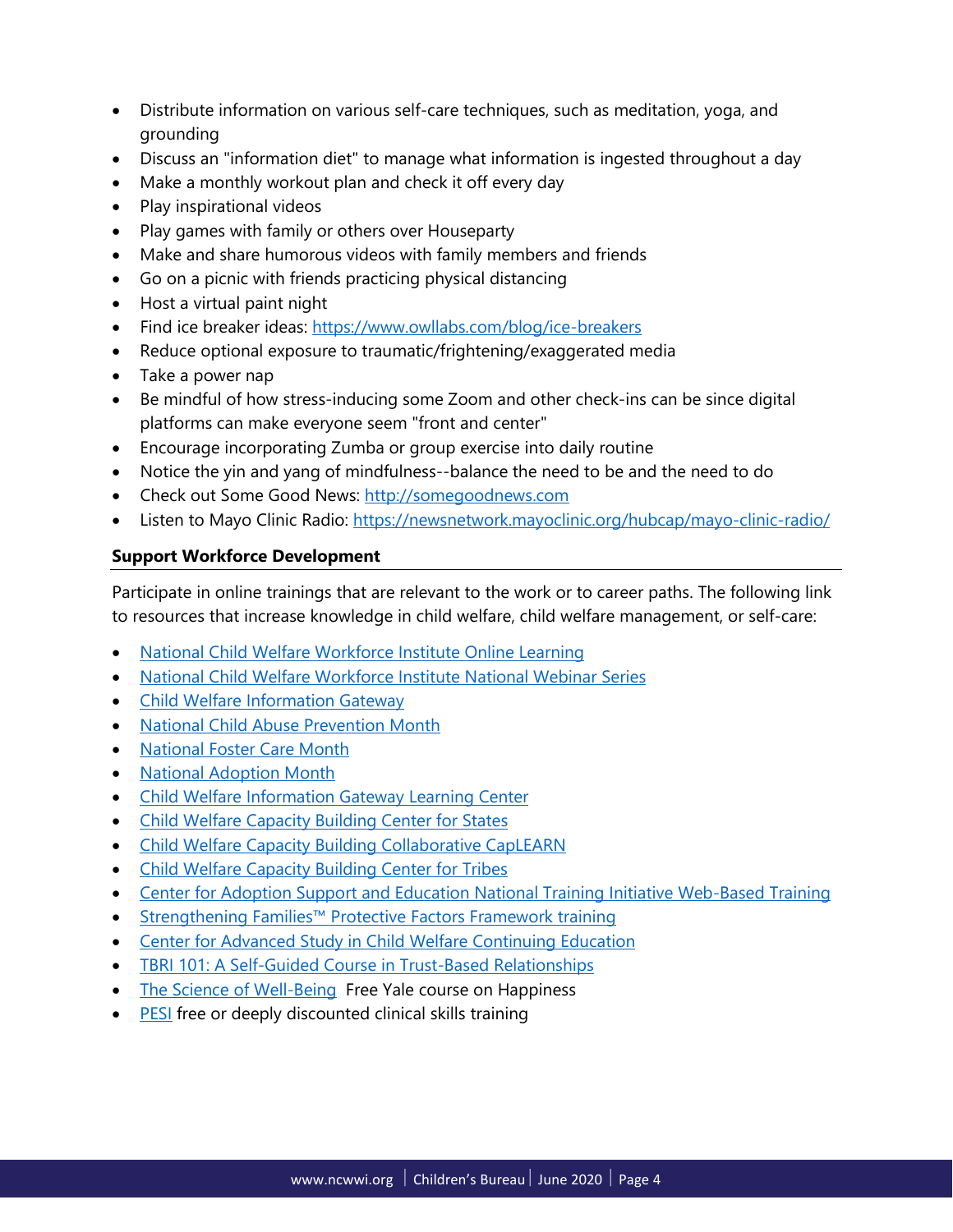#### **Manage Workloads**

#### **Communication**

- Focus emails on updates, new processes and procedures, and success stories
- Check in more frequently with individual staff members not only about work tasks, but also about general well-being
- Focus on strengths and show gratitude for the work being accomplished during such stressful times

#### **Clinical supervision and case reviews**

- Meet with staff more frequently to achieve meaningful and in-depth case consultations
- Use mobile and web-based video conferencing for individual coaching and case consultation
- Conduct weekly group supervision to decrease isolation and seek ideas and input from other team members
- Conduct more thorough case record reviews and create feedback loops to improve practice
- Review individual cases with the team to seek different perspectives

## **Oversight and safety first**

- Provide information about the families and homes staff are visiting through designated channels
- Offer flexibility to staff, while continuing to ensure adherence to policies and timeframes
- Discuss and validate the fears of staff
- Provide personal protective equipment for safety
- Encourage staff to be creative in preparing for face-to-face contacts to protect themselves, children, and families by:
	- ‐ Standing outside in the yard or on the porch to conduct face-to-face contacts
	- ‐ Standing outside a child's bedroom window (with parent's permission) to interview the child alone
	- ‐ Conducting health-safety assessments on all members of the household before going into the home
	- ‐ Limiting face-to-face visits to cases with extreme safety concerns
- Allow only healthy staff and not those with any pre-existing or compromising health conditions to make face-to-face visits

# **Personnel and performance issues**

- Engage in the parallel process
	- ‐ Use appreciative inquiry and solution-focused questions
	- ‐ Model how workers should interact with families
	- Leverage staff's strengths to identify ways to improve performance
	- ‐ Help staff see the parallels in setting the same boundaries for themselves that they often ask families with whom they work to set
	- ‐ Identify barriers
	- Set clear expectations
	- ‐ Coach